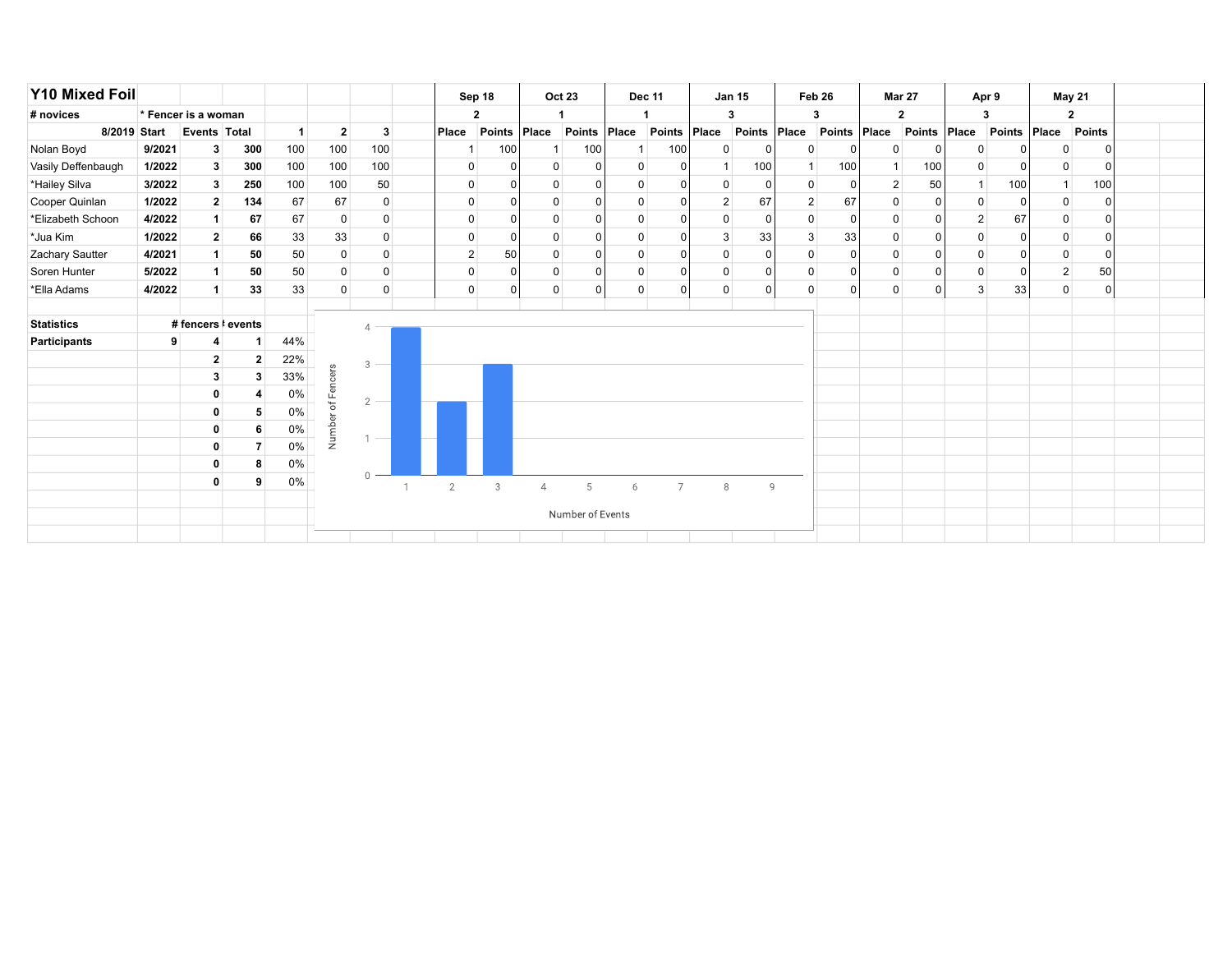| <b>Y12 Mixed Foil</b>   |         |                     |                |              |                    |                |              | Sep 18         |          |                | <b>Oct 23</b>    |                | <b>Dec 11</b>  | <b>Jan 15</b>  |          | Feb <sub>26</sub> |                | <b>Mar 27</b>  |                 | Apr 9          |          | May 21         |             |  |
|-------------------------|---------|---------------------|----------------|--------------|--------------------|----------------|--------------|----------------|----------|----------------|------------------|----------------|----------------|----------------|----------|-------------------|----------------|----------------|-----------------|----------------|----------|----------------|-------------|--|
| # novices               |         | * Fencer is a woman |                |              |                    |                |              | 6              |          |                | $\overline{7}$   |                | 8              | $\overline{7}$ |          |                   | $\overline{7}$ | 10             |                 | $\overline{7}$ |          |                | 10          |  |
| 8/2019 Start            |         | <b>Events Total</b> |                | $\mathbf{1}$ | $\mathbf 2$        | $\mathbf{3}$   |              | Place          | Points   | Place          | Points           | Place          | Points         | Place          | Points   | Place             | Points         | Place          | Points          | $ $ Place      | Points   | Place          | Points      |  |
| *Diya Vijayakum 10/2020 |         | 5                   | 300            | 100          | 100                | 100            |              | -1             | 100      | $\mathbf{1}$   | 100              | -1             | 100            | $\mathbf 0$    | ∩        | $\mathbf 0$       | $\Omega$       | $\overline{1}$ | 100             | $\mathbf 0$    | 0        | $\mathbf 1$    | 100         |  |
| *Maria Shmukler 1/2020  |         | $\overline{7}$      | 300            | 100          | 100                | 100            |              | 3              | 67       | $\overline{2}$ | 86               | $\Omega$       | $\Omega$       | $\overline{1}$ | 100      | $\mathbf{1}$      | 100            | $\overline{2}$ | 90              | $\mathbf{1}$   | 100      | $\overline{c}$ | 90          |  |
| <b>Tyler Nolan</b>      | 5/2021  | $\overline{7}$      | 260            | 88           | 86                 | 86             |              | 5              | 33       | 5              | 43               | $\overline{2}$ | 88             | $\overline{2}$ | 86       | $\overline{2}$    | 86             | $\overline{7}$ | 40 <sup>°</sup> | 2 <sup>1</sup> | 86       | $\mathbf 0$    | $\mathbf 0$ |  |
| *Havah Meitzen 10/2020  |         | 8                   | 243            | 86           | 86                 | 71             |              | $\overline{4}$ | 50       | 6              | 29               | 5              | 50             | $\overline{2}$ | 86       | $\overline{2}$    | 86             | 5              | 60              | 3              | 71       | 5              | 60          |  |
| *Ava Azad               | 11/2021 | 6                   | 212            | 71           | 71                 | 70             |              | $\mathbf 0$    | $\Omega$ | 3              | 71               | $\mathbf 0$    | $\Omega$       | 5              | 43       | 5                 | 43             | $\overline{4}$ | 70              | $\mathbf{3}$   | 71       | $\overline{4}$ | 70          |  |
| Leo Popovic             | 12/2021 | 3                   | 168            | 75           | 50                 | 43             |              | $\mathbf 0$    | $\Omega$ | $\mathbf{0}$   |                  | 3              | 75             | $\mathbf 0$    | $\Omega$ | $\mathbf 0$       | $\Omega$       | 0              | $\overline{0}$  | 5              | 43       | 6              | 50          |  |
| *Caroline Huth 10/2020  |         | $\mathbf{2}$        | 163            | 83           | 80                 | $\mathbf 0$    |              | 2              | 83       | $\mathbf{0}$   |                  | $\Omega$       | ∩              | $\mathbf 0$    | $\Omega$ | $\mathbf 0$       | $\Omega$       | 3              | 80              | $\mathbf 0$    | $\Omega$ | $\mathbf 0$    | $\mathbf 0$ |  |
| Bennett Frawley 11/2021 |         | 6                   | 134            | 57           | 57                 | 20             |              | $\mathbf 0$    | $\Omega$ | $\overline{7}$ | 14               | $\Omega$       |                | $\overline{4}$ | 57       | $\overline{4}$    | 57             | 10             | 10              | $\overline{7}$ | 14       | 9              | 20          |  |
| Henry Johnson           | 1/2022  | 3                   | 108            | 50           | 29                 | 29             |              | 0              | n        | 0              |                  | $\Omega$       | $\Omega$       | 6              | 29       | 6                 | 29             | 6              | 50              | $\overline{0}$ | 0        | $\mathbf 0$    | $\mathbf 0$ |  |
| Konstantin Unzh:10/2020 |         | 3                   | 108            | 40           | 38                 | 30             |              | $\mathbf 0$    | $\Omega$ | 0              |                  | 6              | 38             | 0              | $\Omega$ | $\mathbf 0$       | $\Omega$       | 8              | 30              | $\mathbf 0$    | 0        | $\overline{7}$ | 40          |  |
| Gray Harwood            | 1/2022  | $\overline{2}$      | 105            | 80           | 25                 | $\mathbf{0}$   |              | $\mathbf 0$    | 0        | $\mathbf 0$    | $\Omega$         | $\overline{7}$ | 25             | $\mathbf 0$    | $\Omega$ | $\mathbf 0$       | $\Omega$       | 0              | $\overline{0}$  | $\mathbf 0$    | $\Omega$ | 3              | 80          |  |
| Richard Paschal 10/2019 |         | 4                   | 104            | 57           | 30                 | 17             |              | 6              | 17       | 4              | 57               | 8              | 13             | $\mathbf 0$    | $\Omega$ | $\mathbf 0$       | $\Omega$       | $\mathbf 0$    | 0               | $\mathbf 0$    | $\Omega$ | 8              | 30          |  |
| Viktor Herzog           | 2/2021  | $\mathbf{1}$        | 63             | 63           | $\mathbf 0$        | $\mathbf 0$    |              | $\mathbf 0$    | n        | $\mathbf 0$    |                  | 4              | 63             | $\mathbf 0$    | $\Omega$ | $\mathbf 0$       | $\Omega$       | $\mathbf 0$    | $\overline{0}$  | $\mathbf 0$    | $\Omega$ | $\mathbf 0$    | 0           |  |
| Jackson Eck             | 1/2022  | 3                   | 48             | 20           | 14                 | 14             |              | $\mathbf 0$    | $\Omega$ | $\mathbf 0$    |                  | $\mathbf 0$    | $\Omega$       | $\overline{7}$ | 14       | $\overline{7}$    | 14             | 9              | 20              | $\mathbf 0$    | 0        | $\mathbf 0$    | 0           |  |
| <b>Oliver Phillips</b>  | 5/2022  | 2 <sup>1</sup>      | 35             | 25           | 10                 | $\mathbf{0}$   |              | $\mathbf 0$    | $\Omega$ | $\mathbf 0$    |                  | $\overline{7}$ | 25             | $\mathbf 0$    | $\Omega$ | $\mathbf 0$       | $\Omega$       | $\mathbf 0$    | $\overline{0}$  | $\mathbf 0$    | $\Omega$ | 10             | 10          |  |
| *Khanh Le               | 4/2022  | $\mathbf{1}$        | 29             | 29           | $\mathbf 0$        | $\mathbf{0}$   |              | $\mathbf 0$    | 0        | $\mathbf 0$    |                  | $\mathbf 0$    | $\Omega$       | $\mathbf 0$    | $\Omega$ | $\mathbf 0$       | $\mathbf 0$    | 0              | 0               | 6              | 29       | $\mathbf 0$    | $\mathbf 0$ |  |
| Krish Attaluri          | 3/2021  | 1                   | 25             | 25           | $\Omega$           | $\mathbf{0}$   |              | $\mathbf 0$    | $\Omega$ | $\mathbf 0$    |                  | $\overline{7}$ | 25             | $\mathbf 0$    | $\Omega$ | $\Omega$          | $\Omega$       | $\mathbf 0$    | 0               | $\mathbf 0$    | $\Omega$ | $\mathbf 0$    | 0           |  |
|                         |         |                     |                |              |                    |                |              |                |          |                |                  |                |                |                |          |                   |                |                |                 |                |          |                |             |  |
| <b>Statistics</b>       |         | # fencers ! events  |                |              |                    | 4              |              |                |          |                |                  |                |                |                |          |                   |                |                |                 |                |          |                |             |  |
| <b>Participants</b>     | 17      | 3                   | 1              | 18%          |                    |                |              |                |          |                |                  |                |                |                |          |                   |                |                |                 |                |          |                |             |  |
|                         |         | 3                   | $\mathbf{2}$   | 18%          |                    | 3              |              |                |          |                |                  |                |                |                |          |                   |                |                |                 |                |          |                |             |  |
|                         |         | 4                   | 3              | 24%          | Fencers            |                |              |                |          |                |                  |                |                |                |          |                   |                |                |                 |                |          |                |             |  |
|                         |         | $\mathbf 1$         | 4              | 6%           |                    |                |              |                |          |                |                  |                |                |                |          |                   |                |                |                 |                |          |                |             |  |
|                         |         | $\mathbf 1$         | 5              | 6%           | $\overline{\circ}$ | $\overline{2}$ |              |                |          |                |                  |                |                |                |          |                   |                |                |                 |                |          |                |             |  |
|                         |         | $\mathbf{2}$        | 6              | 12%          | Number             |                |              |                |          |                |                  |                |                |                |          |                   |                |                |                 |                |          |                |             |  |
|                         |         | $\mathbf{2}$        | $\overline{7}$ | 12%          |                    | $1 -$          |              |                |          |                |                  |                |                |                |          |                   |                |                |                 |                |          |                |             |  |
|                         |         | $\mathbf{1}$        | 8              | 6%           |                    |                |              |                |          |                |                  |                |                |                |          |                   |                |                |                 |                |          |                |             |  |
|                         |         | $\mathbf 0$         | 9              | 0%           |                    | $\overline{0}$ | $\mathbf{1}$ | $\overline{2}$ | 3        | $\overline{4}$ | 5                | 6              | $\overline{7}$ | 8              | 9        |                   |                |                |                 |                |          |                |             |  |
|                         |         |                     |                |              |                    |                |              |                |          |                |                  |                |                |                |          |                   |                |                |                 |                |          |                |             |  |
|                         |         |                     |                |              |                    |                |              |                |          |                | Number of Events |                |                |                |          |                   |                |                |                 |                |          |                |             |  |
|                         |         |                     |                |              |                    |                |              |                |          |                |                  |                |                |                |          |                   |                |                |                 |                |          |                |             |  |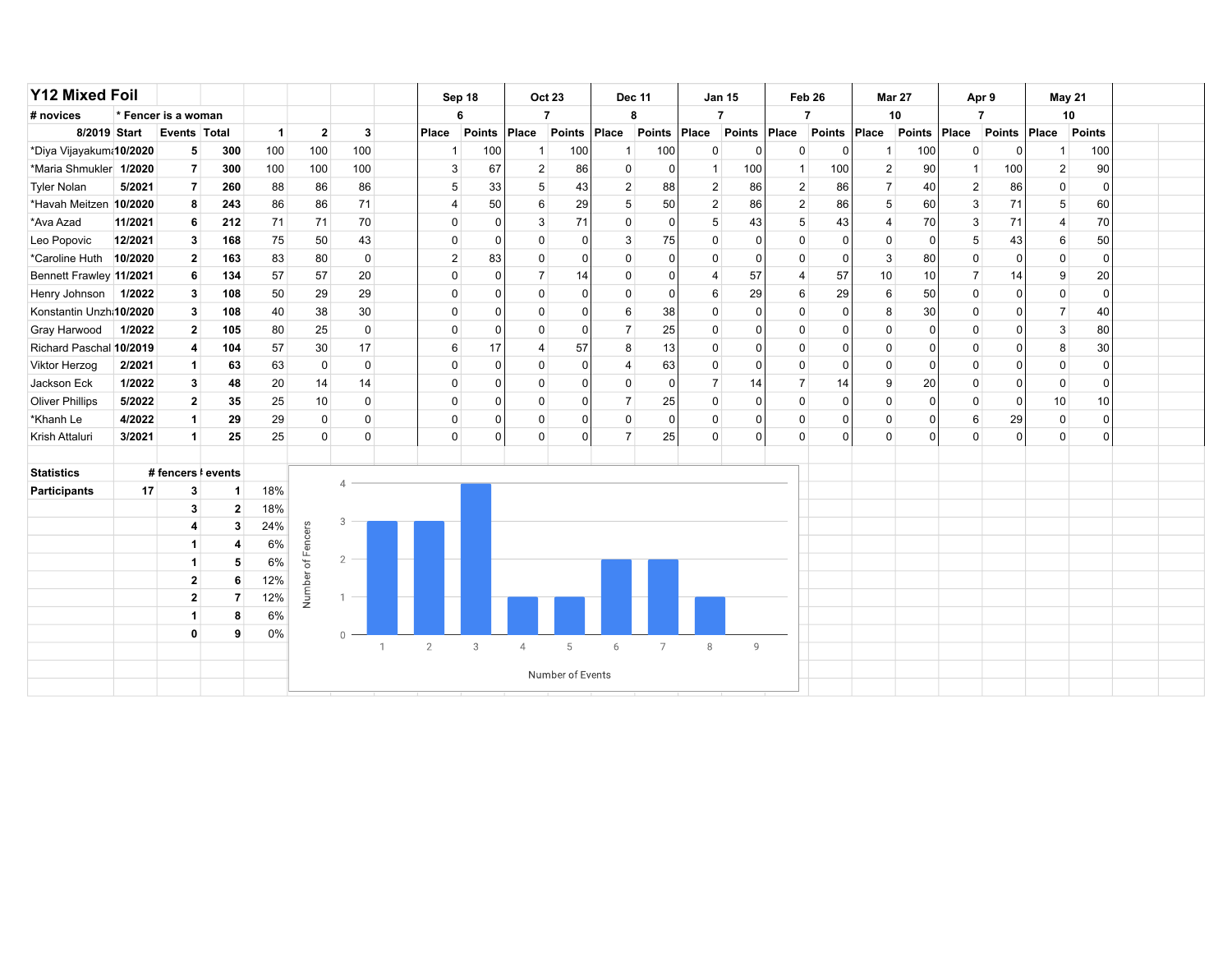| <b>Senior Mixed Epee</b>    |         |                           |                   |                |                |             |                | Sep 18         |                | <b>Oct 23</b>  |                | <b>Dec 11</b>  |               |                  | <b>Jan 15</b> | Feb 26         |               | <b>Mar 27</b>  |               | Apr 9          |               | May 21         |               |  |
|-----------------------------|---------|---------------------------|-------------------|----------------|----------------|-------------|----------------|----------------|----------------|----------------|----------------|----------------|---------------|------------------|---------------|----------------|---------------|----------------|---------------|----------------|---------------|----------------|---------------|--|
| # novices                   |         | * Fencer is a woman       |                   |                |                |             |                | 3              |                | 3              |                | 4              |               |                  | 8             | 8              |               | 8              |               | $\overline{7}$ |               | 3              |               |  |
| 8/2019 Start                |         | Events Total              |                   | $\overline{1}$ | $\overline{2}$ | 3           |                | Place          | Points         | Place          | Points         | Place          | <b>Points</b> | Place            | <b>Points</b> | Place          | <b>Points</b> | Place          | <b>Points</b> | Place          | <b>Points</b> | Place          | <b>Points</b> |  |
| Seth Shepard                | 10/2021 | 3                         | 300               | 100            | 100            | 100         |                | 0              | 0              | $\Omega$       |                | -1             | 100           | -1               | 100           | $\mathbf{1}$   | 100           | $\Omega$       | $\Omega$      | $\mathbf 0$    | $\Omega$      | $\Omega$       | $\mathbf 0$   |  |
| <b>Cole Sanders</b>         | 1/2022  | 3                         | 250               | 100            | 75             | 75          |                | $\mathbf 0$    | 0              | $\mathbf 0$    |                | 0              | 0             | $\mathbf{3}$     | 75            | 3              | 75            | 1              | 100           | $\mathbf 0$    | $\Omega$      | $\mathbf 0$    | $\mathbf 0$   |  |
| Sam Han                     | 11/2019 | 5                         | 199               | 75             | 67             | 57          |                | $\mathbf 0$    | $\mathbf 0$    | $\mathbf 0$    |                | $\mathbf 0$    | 0             | 8                | 13            | 8              | 13            | 3              | 75            | $\overline{4}$ | 57            | $\overline{2}$ | 67            |  |
| Jacob Stocker               | 10/2021 | 3                         | 194               | 88             | 63             | 43          |                | $\Omega$       | $\Omega$       | $\mathbf 0$    | $\Omega$       | $\Omega$       | $\Omega$      | $\overline{2}$   | 88            | $\mathbf 0$    | $\Omega$      | $\overline{4}$ | 63            | 5              | 43            | $\mathbf 0$    | $\mathbf 0$   |  |
| John Clemens                | 10/2021 | $\mathbf{2}$              | 188               | 100            | 88             | $\mathbf 0$ |                | $\Omega$       | 0              | $\overline{1}$ | 100            | $\mathbf 0$    | $\Omega$      | $\mathbf{0}$     | $\Omega$      | $\overline{2}$ | 88            | $\Omega$       | $\Omega$      | $\mathbf 0$    | $\Omega$      | 0              | $\mathbf 0$   |  |
| *Kaitlyn Zanga              | 10/2020 | $\mathbf{2}$              | 188               | 100            | 88             | 0           |                | $\Omega$       | 0              | 0              |                | $\mathbf 0$    | $\Omega$      | $\mathbf{0}$     | $\Omega$      | 0              | $\Omega$      | $\overline{2}$ | 88            | $\mathbf 0$    | $\Omega$      | -1             | 100           |  |
| *Maia Campbell              | 1/2022  | 3                         | 176               | 63             | 63             | 50          |                | $\mathbf 0$    | 0              | $\mathbf 0$    |                | 0              | $\Omega$      | $\overline{4}$   | 63            | $\overline{4}$ | 63            | 5              | 50            | $\mathbf 0$    | $\Omega$      | 0              | $\mathbf 0$   |  |
| *Kate Scheer                | 10/2021 | 3                         | 155               | 67             | 50             | 38          |                | $\mathbf 0$    | 0              | $\overline{2}$ | 67             | $\mathsf 3$    | 50            | $\mathbf 0$      | $\mathbf 0$   | 0              | $\Omega$      | 6              | 38            | $\mathbf 0$    | $\Omega$      | 0              | $\mathbf 0$   |  |
| Matthew Joseph              | 9/2021  | $\mathbf{2}$              | 150               | 100            | 50             | $\mathbf 0$ |                | $\overline{1}$ | 100            | $\mathbf 0$    | n              | $\pmb{0}$      | $\Omega$      | $5\phantom{.0}$  | 50            | 0              | 0             | 0              | $\mathbf 0$   | $\mathbf 0$    | $\Omega$      | 0              | $\mathbf 0$   |  |
| Lucas Wang                  | 2/2021  | 4                         | 149               | 86             | 38             | 25          |                | $\Omega$       | $\mathbf 0$    | $\mathbf 0$    |                | $\mathbf 0$    | 0             | $\overline{7}$   | 25            | 6              | 38            | $\overline{7}$ | 25            | $\overline{2}$ | 86            | $\Omega$       | $\mathbf 0$   |  |
| <b>Charles Wiebe</b>        | 2/2020  | 3                         | 121               | 50             | 38             | 33          |                | 3              | 33             | $\mathbf 0$    | n              | $\mathbf 0$    | $\Omega$      | $6 \overline{6}$ | 38            | 5              | 50            | $\mathbf 0$    | $\Omega$      | $\mathbf 0$    | $\Omega$      | $\Omega$       | $\mathbf 0$   |  |
| <b>Isaac Nicolau</b>        | 4/2022  | $\mathbf{1}$              | 100               | 100            | $\mathbf 0$    | $\mathbf 0$ |                | $\Omega$       | $\mathbf 0$    | $\mathbf 0$    |                | 0              | $\Omega$      | $\mathbf{0}$     | 0             | $\mathbf 0$    | 0             | $\Omega$       | $\Omega$      | $\overline{1}$ | 100           | 0              | 0             |  |
| Theodore Carcaterr: 12/2021 |         | $\mathbf{1}$              | 75                | 75             | $\mathbf 0$    | 0           |                | $\Omega$       | $\Omega$       | 0              |                | $\overline{2}$ | 75            | $\mathbf{0}$     | $\Omega$      | 0              | <sup>0</sup>  | 0              | $\Omega$      | 0              | $\Omega$      | $\Omega$       | 0             |  |
| William Medina              | 4/2022  | $\mathbf{1}$              | 71                | 71             | 0              | 0           |                | $\mathbf 0$    | $\Omega$       | $\mathbf 0$    |                | $\mathbf 0$    | 0             | $\mathbf 0$      | $\Omega$      | 0              | <sup>0</sup>  | 0              | $\Omega$      | 3              | 71            | 0              | $\mathbf 0$   |  |
| <b>Connor Ross</b>          | 9/2021  | $\mathbf{1}$              | 67                | 67             | $\pmb{0}$      | 0           |                | $\sqrt{2}$     | 67             | $\mathbf 0$    | $\Omega$       | $\mathbf 0$    | $\Omega$      | $\mathbf 0$      | $\Omega$      | 0              | $\Omega$      | 0              | $\Omega$      | $\mathbf 0$    | $\Omega$      | $\mathbf 0$    | $\mathbf 0$   |  |
| *Sarah Landers              | 10/2021 | 1                         | 33                | 33             | $\pmb{0}$      | 0           |                | $\mathbf 0$    | $\mathbf 0$    | 3              | 33             | $\Omega$       | $\Omega$      | $\mathbf 0$      | $\Omega$      | $\mathbf 0$    | 0             | $\Omega$       | $\Omega$      | $\Omega$       | $\Omega$      | $\mathbf 0$    | $\mathbf 0$   |  |
| <b>Keb Sills</b>            | 5/2022  | $\mathbf 1$               | 33                | 33             | 0              | $\Omega$    |                | $\Omega$       | 0              | $\Omega$       |                | $\Omega$       | $\Omega$      | $\mathbf{0}$     | $\Omega$      | $\Omega$       | $\Omega$      | $\Omega$       | $\Omega$      | $\Omega$       | $\Omega$      | 3              | 33            |  |
| Jax Fonseca-Folden 4/2022   |         | -1                        | 29                | 29             | $\mathbf 0$    | $\mathbf 0$ |                | $\Omega$       | 0              | $\Omega$       |                | $\Omega$       | $\Omega$      | $\mathbf{0}$     | $\Omega$      | $\mathbf 0$    | $\Omega$      | $\Omega$       | $\Omega$      | 6              | 29            | $\Omega$       | $\mathbf 0$   |  |
| *Leah Riggsbee              | 12/2021 | -1                        | 25                | 25             | 0              | 0           |                | 0              | 0              | $\Omega$       |                | 4              | 25            | $\mathbf{0}$     | $\Omega$      | 0              | <sup>0</sup>  | 0              | $\Omega$      | $\Omega$       | $\Omega$      | 0              | 0             |  |
| Anthony Gorzen              | 4/2022  | $\mathbf 1$               | 14                | 14             | 0              | 0           |                | $\mathbf 0$    | 0              | $\mathbf 0$    | $\Omega$       | 0              | $\Omega$      | $\mathbf 0$      | $\Omega$      | 0              | $\Omega$      | 0              | $\Omega$      | $\overline{7}$ | 14            | 0              | 0             |  |
| *Sierra Kate Lilly          | 1/2022  | $\mathbf{1}$              | 13                | 13             | $\pmb{0}$      | 0           |                | $\mathbf 0$    | 0              | $\mathbf 0$    | $\Omega$       | $\mathbf 0$    | $\Omega$      | $\mathbf 0$      | 0             | 0              | $\Omega$      | 8              | 13            | $\mathbf 0$    | $\Omega$      | $\mathbf 0$    | $\mathsf 0$   |  |
|                             |         |                           |                   |                |                |             |                |                |                |                |                |                |               |                  |               |                |               |                |               |                |               |                |               |  |
| <b>Statistics</b>           |         | # fencers <i>k</i> events |                   |                |                |             | 10             |                |                |                |                |                |               |                  |               |                |               |                |               |                |               |                |               |  |
| <b>Participants</b>         | 21      | 10                        | $\mathbf{1}$      | 48%            |                |             |                |                |                |                |                |                |               |                  |               |                |               |                |               |                |               |                |               |  |
|                             |         | 3<br>6                    | $\mathbf{2}$<br>3 | 14%<br>29%     |                |             | 8              |                |                |                |                |                |               |                  |               |                |               |                |               |                |               |                |               |  |
|                             |         | -1                        | 4                 | 5%             |                |             | 6              |                |                |                |                |                |               |                  |               |                |               |                |               |                |               |                |               |  |
|                             |         | $\mathbf{1}$              | 5                 | 5%             |                | Fencers     |                |                |                |                |                |                |               |                  |               |                |               |                |               |                |               |                |               |  |
|                             |         | $\mathbf 0$               | 6                 | $0\%$          |                |             | $\overline{4}$ |                |                |                |                |                |               |                  |               |                |               |                |               |                |               |                |               |  |
|                             |         | $\mathbf{0}$              | $\overline{7}$    | 0%             |                |             | 2              |                |                |                |                |                |               |                  |               |                |               |                |               |                |               |                |               |  |
|                             |         | 0                         | 8                 | 0%             |                |             |                |                |                |                |                |                |               |                  |               |                |               |                |               |                |               |                |               |  |
|                             |         | 0                         | 9                 | 0%             |                |             | $\cap$         |                |                |                |                |                |               |                  |               |                |               |                |               |                |               |                |               |  |
|                             |         |                           |                   |                |                |             |                | $\mathbf{1}$   | $\overline{2}$ | $_{3}$         | $\overline{4}$ | 5              | 6             | $\overline{7}$   | 8             | 9              |               |                |               |                |               |                |               |  |
|                             |         |                           |                   |                |                |             |                |                |                |                |                | Events         |               |                  |               |                |               |                |               |                |               |                |               |  |
|                             |         |                           |                   |                |                |             |                |                |                |                |                |                |               |                  |               |                |               |                |               |                |               |                |               |  |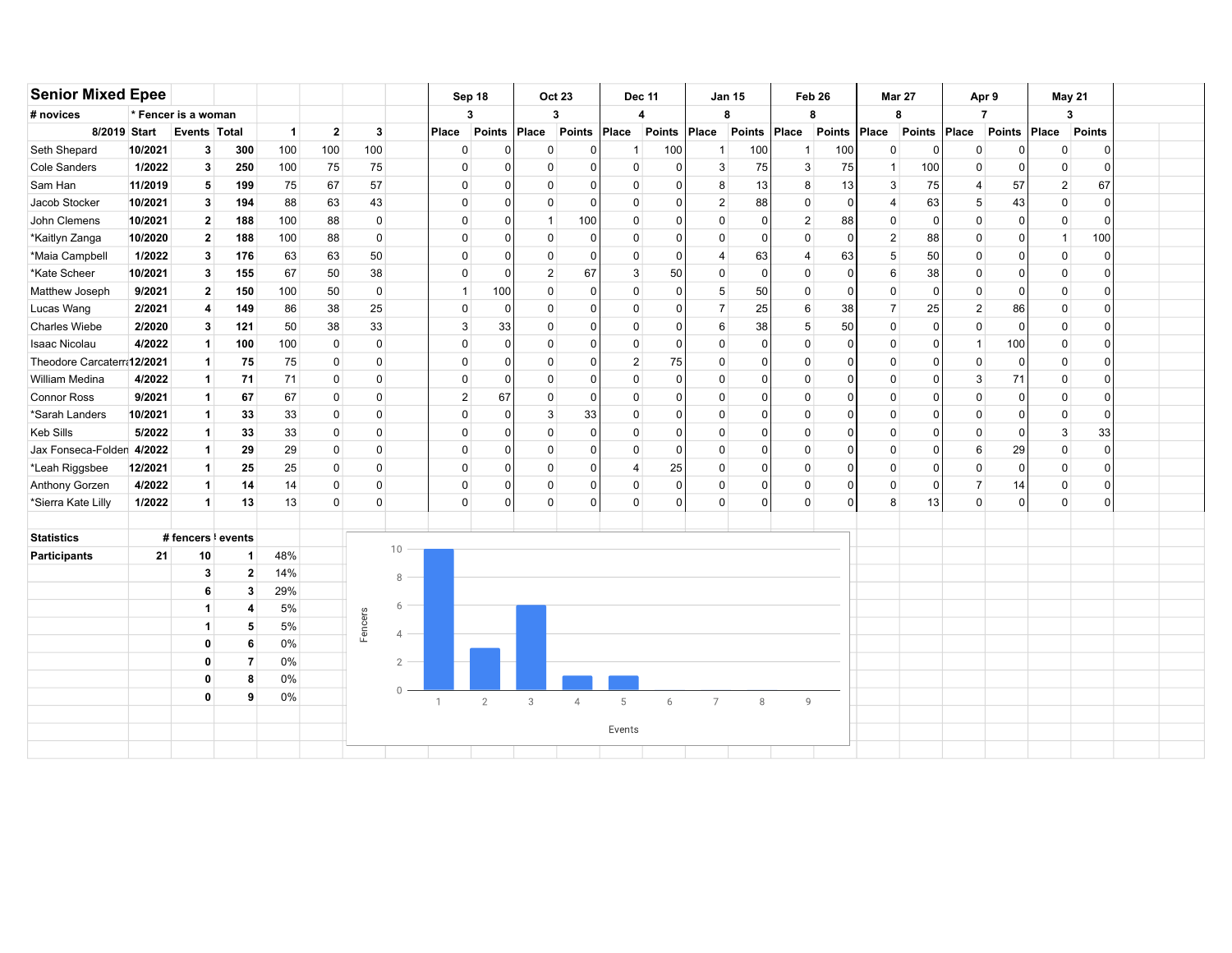| <b>Y14 Mixed Epee</b>     |              |                         |                |              |                         |             |                |              | Sep 18         |                | <b>Oct 23</b>  | <b>Dec 11</b>  |             |                | <b>Jan 15</b> | Feb 26         |             | <b>Mar 27</b>    |             |                | Apr 9         |                | May 21         |  |
|---------------------------|--------------|-------------------------|----------------|--------------|-------------------------|-------------|----------------|--------------|----------------|----------------|----------------|----------------|-------------|----------------|---------------|----------------|-------------|------------------|-------------|----------------|---------------|----------------|----------------|--|
| # novices                 |              | * Fencer is a woman     |                |              |                         |             |                |              | $\overline{2}$ |                | 8              |                | 6           |                | 10            | 10             |             |                  | 9           |                | 3             |                | 8              |  |
|                           | 8/2019 Start | Events Total            |                | $\mathbf{1}$ | $\overline{\mathbf{2}}$ | 3           |                | Place        | Points         | Place          | Points         | Place          | Points      | Place          | Points        | Place          | Points      | Place            | Points      | Place          | <b>Points</b> | Place          | Points         |  |
| Lucas Wang                | 2/2021       | 8                       | 300            | 100          | 100                     | 100         |                | 1            | 100            | $\mathbf{1}$   | 100            | $\overline{2}$ | 83          | 3              | 80            | 3              | 80          | 1                | 100         | 3              | 33            | 4              | 63             |  |
| *Kaitlyn Zanga            | 10/2020      | 4                       | 300            | 100          | 100                     | 100         |                | 0            | 0              | $\overline{4}$ | 63             | 0              | $\mathbf 0$ | $\mathbf{1}$   | 100           | $\mathbf{1}$   | 100         | 0                | $\mathbf 0$ | $\mathbf 0$    | $\mathbf{0}$  | $\mathbf{1}$   | 100            |  |
| Sam Han                   | 11/2019      | 8                       | 290            | 100          | 100                     | 90          |                | 2            | 50             | $\overline{2}$ | 88             | $\mathbf{1}$   | 100         | $\overline{2}$ | 90            | $\overline{2}$ | 90          | 3                | 78          | $\mathbf{1}$   | 100           | $\overline{2}$ | 88             |  |
| Joseph Copeland12/2021    |              | 4                       | 227            | 80           | 80                      | 67          |                | 0            | 0              | 0              | $\Omega$       | 4              | 50          | 3              | 80            | 3              | 80          | $\pmb{0}$        | $\Omega$    | $\overline{2}$ | 67            | $\mathbf 0$    | $\mathbf 0$    |  |
| Ethan Johnson             | 1/2022       | 3                       | 189            | 89           | 50                      | 50          |                | 0            | $\Omega$       | 0              | $\Omega$       | 0              | 0           | 6              | 50            | 6              | 50          | $\boldsymbol{2}$ | 89          | 0              | 0             | 0              | $\mathbf 0$    |  |
| *Sierra Kate Lilly 1/2022 |              | 3                       | 176            | 60           | 60                      | 56          |                | 0            | $\Omega$       | 0              | $\Omega$       | 0              | 0           | 5              | 60            | 5              | 60          | 5                | 56          | 0              | 0             | 0              | 0              |  |
| <b>Emmett Miller</b>      | 3/2021       | 4                       | 151            | 88           | 33                      | 30          |                | 0            | $\Omega$       | $\overline{2}$ | 88             | 5              | 33          | 8              | 30            | 8              | 30          | $\pmb{0}$        | $\mathbf 0$ | $\mathbf 0$    | 0             | 0              | $\mathbf 0$    |  |
| Jackson Eck               | 1/2022       | 4                       | 118            | 75           | 33                      | 10          |                | 0            | $\Omega$       | 0              | $\mathbf 0$    | $\mathbf 0$    | 0           | 10             | 10            | 10             | 10          | $\overline{7}$   | 33          | $\mathbf{0}$   | 0             | 3              | 75             |  |
| *Eva Campbell             | 1/2022       | 4                       | 114            | 50           | 44                      | 20          |                | 0            | $\Omega$       | 0              | $\Omega$       | $\mathbf 0$    | 0           | 9              | 20            | 9              | 20          | 6                | 44          | $\mathbf 0$    | 0             | 5              | 50             |  |
| Caden Bailey              | 10/2021      | $\overline{\mathbf{2}}$ | 105            | 67           | 38                      | $\mathbf 0$ |                | 0            | 0              | 6              | 38             | 3              | 67          | 0              | $\mathbf 0$   | $\mathbf 0$    | $\mathbf 0$ | $\pmb{0}$        | $\mathbf 0$ | $\mathbf 0$    | $\mathbf 0$   | 0              | $\mathbf 0$    |  |
| Henry Johnson             | 1/2022       | 3                       | 102            | 40           | 40                      | 22          |                | 0            | $\Omega$       | 0              | $\mathbf 0$    | $\mathbf 0$    | $\mathbf 0$ | $\overline{7}$ | 40            | $\overline{7}$ | 40          | 8                | 22          | $\mathbf 0$    | 0             | $\mathbf 0$    | $\mathbf 0$    |  |
| John Ridgell              | 3/2022       | $\mathbf{1}$            | 78             | 78           | $\mathbf 0$             | $\mathbf 0$ |                | 0            | $\Omega$       | 0              | $\Omega$       | $\mathbf 0$    | 0           | 0              | 0             | $\mathbf 0$    | $\Omega$    | $\mathbf{3}$     | 78          | 0              | 0             | $\mathsf 0$    | $\mathbf 0$    |  |
| Isaac McCollam            | 1/2021       | $\mathbf{1}$            | 50             | 50           | 0                       | 0           |                | 0            | $\Omega$       | 5              | 50             | $\mathbf 0$    | $\mathbf 0$ | $\mathbf 0$    | $\mathbf 0$   | $\mathbf 0$    | 0           | $\pmb{0}$        | $\mathbf 0$ | $\mathbf 0$    | $\mathbf 0$   | $\mathbf 0$    | $\overline{0}$ |  |
| Joel Weikel               | 8/2021       | $\overline{1}$          | 38             | 38           | 0                       | 0           |                | 0            | 0              | 0              | $\mathbf 0$    | $\mathbf 0$    | 0           | 0              | $\mathbf 0$   | $\mathbf 0$    | 0           | 0                | 0           | $\mathbf 0$    | 0             | 6              | 38             |  |
| Ethan Ouellette 10/2021   |              | $\overline{1}$          | 25             | 25           | 0                       | 0           |                | 0            | $\Omega$       | $\overline{7}$ | 25             | $\mathbf 0$    | 0           | $\mathbf 0$    | $\mathbf 0$   | $\mathbf 0$    | $\Omega$    | $\pmb{0}$        | $\Omega$    | $\Omega$       | $\mathbf 0$   | $\mathsf 0$    | $\mathbf 0$    |  |
| <b>Grant Cagle</b>        | 5/2022       | $\vert$ 1               | 25             | 25           | 0                       | 0           |                | 0            | $\Omega$       | 0              | $\Omega$       | $\mathbf 0$    | $\mathbf 0$ | $\mathbf 0$    | $\Omega$      | $\mathbf 0$    | $\Omega$    | $\mathbf 0$      | $\Omega$    | $\mathbf 0$    | $\mathbf 0$   | $\overline{7}$ | 25             |  |
| Ava Zanitsch              | 12/2021      | $\mathbf{1}$            | 17             | 17           | 0                       | 0           |                | 0            | $\Omega$       | 0              | $\Omega$       | 6              | 17          | 0              | $\Omega$      | $\mathbf 0$    | $\Omega$    | 0                | $\Omega$    | $\mathbf 0$    | 0             | 0              | $\mathbf 0$    |  |
| Joseph Hood               | 10/2021      | $\mathbf{1}$            | 13             | 13           | $\mathbf 0$             | 0           |                | 0            | $\Omega$       | 8              | 13             | $\mathbf 0$    | $\mathbf 0$ | 0              | $\Omega$      | $\mathbf 0$    | $\Omega$    | $\pmb{0}$        | $\Omega$    | $\mathbf 0$    | $\Omega$      | 0              | $\mathbf 0$    |  |
| Max Schulman              | 5/2022       | $\mathbf{1}$            | 13             | 13           | 0                       | 0           |                | 0            | $\Omega$       | 0              | $\mathbf 0$    | $\mathbf 0$    | $\Omega$    | $\mathbf 0$    | $\mathbf 0$   | $\mathbf 0$    | $\Omega$    | $\pmb{0}$        | $\Omega$    | $\mathbf 0$    | 0             | 8              | 13             |  |
| Vasily Deffenbau 1/2022   |              | $\mathbf{1}$            | 11             | 11           | $\mathbf 0$             | $\mathbf 0$ |                | 0            | 0              | $\mathbf 0$    | $\mathbf 0$    | $\mathbf 0$    | 0           | $\mathbf 0$    | $\mathbf 0$   | $\mathbf 0$    | $\Omega$    | 9                | 11          | $\mathbf{0}$   | $\Omega$      | $\mathbf 0$    | $\overline{0}$ |  |
|                           |              |                         |                |              |                         |             |                |              |                |                |                |                |             |                |               |                |             |                  |             |                |               |                |                |  |
| <b>Statistics</b>         |              | # fencers   events      |                |              |                         |             |                |              |                |                |                |                |             |                |               |                |             |                  |             |                |               |                |                |  |
| Participants              | 20           | 9                       | 1              | 45%          |                         |             | 10             |              |                |                |                |                |             |                |               |                |             |                  |             |                |               |                |                |  |
|                           |              | $\overline{1}$          | $\mathbf{2}$   | 5%           |                         |             |                |              |                |                |                |                |             |                |               |                |             |                  |             |                |               |                |                |  |
|                           |              | $\mathbf{3}$            | 3              | 15%          |                         |             | 8              |              |                |                |                |                |             |                |               |                |             |                  |             |                |               |                |                |  |
|                           |              | 5                       | 4              | 25%          |                         |             |                |              |                |                |                |                |             |                |               |                |             |                  |             |                |               |                |                |  |
|                           |              | 0                       | 5              | 0%           |                         |             | 6              |              |                |                |                |                |             |                |               |                |             |                  |             |                |               |                |                |  |
|                           |              | $\mathbf{0}$            | 6              | 0%           |                         | Fencers     |                |              |                |                |                |                |             |                |               |                |             |                  |             |                |               |                |                |  |
|                           |              | $\mathbf{0}$            | $\overline{7}$ | 0%           |                         |             | $\overline{4}$ |              |                |                |                |                |             |                |               |                |             |                  |             |                |               |                |                |  |
|                           |              | $\mathbf{2}$            | 8              | 10%          |                         |             | $\mathcal{P}$  |              |                |                |                |                |             |                |               |                |             |                  |             |                |               |                |                |  |
|                           |              | $\mathbf{0}$            | 9              | 0%           |                         |             |                |              |                |                |                |                |             |                |               |                |             |                  |             |                |               |                |                |  |
|                           |              |                         |                |              |                         |             | $\cap$         |              |                |                |                |                |             |                |               |                |             |                  |             |                |               |                |                |  |
|                           |              |                         |                |              |                         |             |                | $\mathbf{1}$ | $\overline{2}$ | 3              | $\overline{4}$ | 5              | 6           | $\overline{7}$ | $\,8\,$       | $\overline{9}$ |             |                  |             |                |               |                |                |  |
|                           |              |                         |                |              |                         |             |                |              |                |                |                |                |             |                |               |                |             |                  |             |                |               |                |                |  |
|                           |              | Events                  |                |              |                         |             |                |              |                |                |                |                |             |                |               |                |             |                  |             |                |               |                |                |  |
|                           |              |                         |                |              |                         |             |                |              |                |                |                |                |             |                |               |                |             |                  |             |                |               |                |                |  |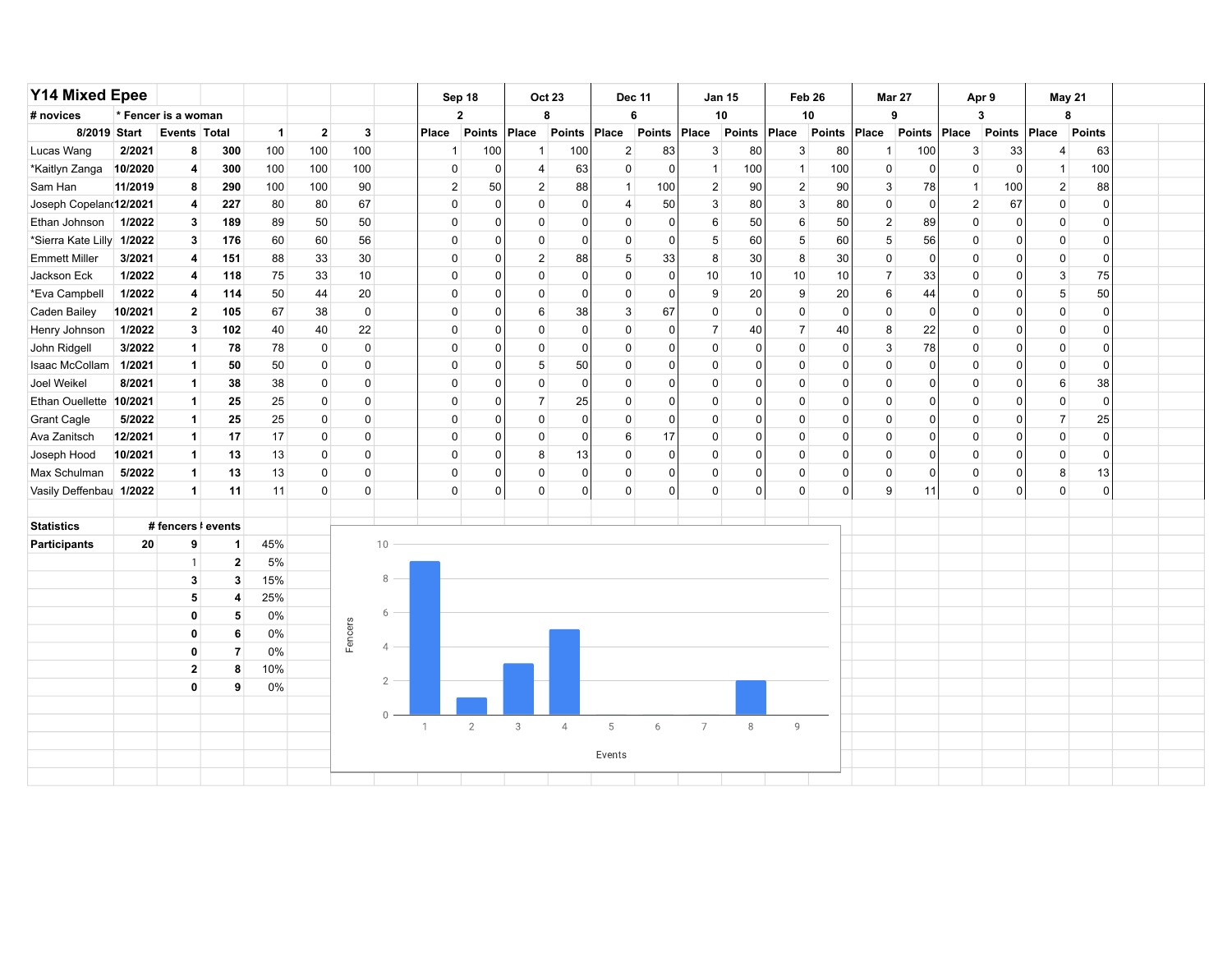| <b>Senior Men's Foil</b> |         |                    |              |                |                |                |              | Sep 18           |               |                | <b>Oct 23</b> | <b>Dec 11</b>  |                |                | <b>Jan 15</b> | Feb 26                  |               |                | <b>Mar 27</b> | Apr 9           |                | <b>May 21</b>  |                |  |
|--------------------------|---------|--------------------|--------------|----------------|----------------|----------------|--------------|------------------|---------------|----------------|---------------|----------------|----------------|----------------|---------------|-------------------------|---------------|----------------|---------------|-----------------|----------------|----------------|----------------|--|
| # novices                |         |                    |              |                |                |                |              | 4                |               | $\mathbf{3}$   |               |                | 5              |                | 4             | 4                       |               |                | 6             |                 | $\overline{7}$ | 4              |                |  |
| 8/2019 Start             |         | Events Total       |              | $\overline{1}$ | $\overline{2}$ | 3              |              | Place            | <b>Points</b> | Place          | <b>Points</b> | Place          | <b>Points</b>  | Place          | Points        | Place                   | <b>Points</b> | Place          | <b>Points</b> | Place           | Points         | Place          | <b>Points</b>  |  |
| Andres Berrios           | 5/2021  | 5                  | 300          | 100            | 100            | 100            |              | $\mathbf{1}$     | 100           | $\mathbf 0$    | 0             | $\overline{c}$ | 80             | $\mathbf 1$    | 100           | 1                       | 100           | -1             | 100           | $\mathbf 0$     |                | $\mathbf 0$    | ſ              |  |
| Marcus Bhan              | 3/2020  | 4                  | 230          | 80             | 75             | 75             |              | $\overline{2}$   | 75            | 0              | $\mathbf{0}$  | $\overline{2}$ | 80             | $\overline{2}$ | 75            | $\overline{\mathbf{c}}$ | 75            | $\Omega$       | 0             | $\mathbf 0$     |                | $\mathbf 0$    | ſ              |  |
| Seth Shepard             | 10/2021 | $\mathbf{2}$       | 200          | 100            | 100            | $\mathbf 0$    |              | 0                | $\Omega$      | -1             | 100           | $\mathbf{1}$   | 100            | $\mathbf 0$    | $\mathbf{C}$  | 0                       | $\Omega$      | $\Omega$       | 0             | $\mathbf 0$     |                | $\mathbf 0$    | <sup>0</sup>   |  |
| Steven Tsai              | 4/2020  | $\mathbf{2}$       | 175          | 100            | 75             | $\mathbf 0$    |              | $\boldsymbol{2}$ | 75            |                | 100           | 0              |                | $\mathbf 0$    | $\Omega$      | $\mathbf 0$             | $\Omega$      | $\mathbf 0$    | $\Omega$      | $\mathbf 0$     |                | $\mathbf 0$    | $\Omega$       |  |
| Anton Prut               | 9/2021  | 3                  | 158          | 100            | 33             | 25             |              | 4                | 25            | $\Omega$       | $\Omega$      | 0              |                | $\mathbf 0$    | $\Omega$      | $\mathbf 0$             | $\Omega$      | 5              | 33            | $\mathbf 0$     | n              | -1             | 100            |  |
| Ryan O'Dea               | 1/2020  | 4                  | 137          | 83             | 29             | 25             |              | $\mathbf 0$      | $\Omega$      | 0              | $\Omega$      | 0              |                | 4              | 25            | 4                       | 25            | $\overline{2}$ | 83            | 6               | 29             | $\mathbf 0$    | 0              |  |
| Aidan Hannibal           | 10/2021 | 3                  | 126          | 50             | 43             | 33             |              | 0                | $\Omega$      | 3              | 33            | $\mathbf 0$    |                | $\mathbf 0$    | $\mathbf{C}$  | $\mathbf 0$             | $\Omega$      | 4              | 50            | $5\phantom{.0}$ | 43             | $\mathbf 0$    | 0              |  |
| Jacob Stocker            | 10/2021 | $\mathbf{2}$       | 124          | 67             | 57             | $\mathbf 0$    |              | 0                | $\Omega$      | $\Omega$       | $\mathbf{0}$  | $\mathbf 0$    |                | $\mathbf 0$    | 0             | 0                       | $\Omega$      | 3              | 67            | $\overline{4}$  | 57             | $\mathbf{0}$   | 0              |  |
| Jack Eliezer             | 1/2022  | $\mathbf{2}$       | 100          | 50             | 50             | $\mathbf 0$    |              | 0                | $\Omega$      | $\Omega$       | $\mathbf{0}$  | $\mathbf 0$    |                | 3              | 50            | 3                       | 50            | $\mathbf{0}$   | $\Omega$      | $\mathbf 0$     | $\Omega$       | $\mathbf{0}$   | $\Omega$       |  |
| Joshua Yoon              | 4/2022  | $\mathbf{1}$       | 100          | 100            | $\mathbf 0$    | $\mathbf 0$    |              | 0                | $\Omega$      | $\Omega$       | $\mathbf{0}$  | $\mathbf 0$    |                | $\mathbf 0$    | $\Omega$      | $\mathbf 0$             | $\mathbf{0}$  | $\mathbf 0$    | 0             | $\overline{1}$  | 100            | $\mathbf 0$    | $\Omega$       |  |
| Jax Fonseca-Folden       | 4/2022  | $\vert$            | 86           | 86             | $\overline{0}$ | $\mathbf 0$    |              | 0                | $\Omega$      | $\Omega$       | $\mathbf{0}$  | $\mathbf 0$    |                | $\mathbf 0$    | $\Omega$      | $\mathbf 0$             | $\Omega$      | $\mathbf{0}$   | O             | $\overline{2}$  | 86             | $\mathbf 0$    | $\Omega$       |  |
| Jackie Higgins           | 5/2022  | $\mathbf{1}$       | 75           | 75             | $\overline{0}$ | $\mathbf 0$    |              | 0                | 0             | $\Omega$       | $\mathbf{0}$  | $\mathbf 0$    |                | $\mathbf 0$    | $\Omega$      | $\mathbf 0$             | $\mathbf 0$   | $\mathbf{0}$   | O             | $\mathbf 0$     | $\Omega$       | $\overline{2}$ | 75             |  |
| Anthony Gorzen           | 4/2022  | $\mathbf{1}$       | 71           | 71             | $\overline{0}$ | $\mathbf 0$    |              | 0                | $\mathbf 0$   | $\Omega$       | $\mathbf{0}$  | $\mathbf 0$    |                | $\mathbf 0$    | $\Omega$      | 0                       | $\mathbf 0$   | $\mathbf 0$    | $\Omega$      | 3               | 71             | $\mathbf 0$    | $\overline{0}$ |  |
| BrendanHiggins           | 5/2022  | $\mathbf{1}$       | 50           | 50             | $\overline{0}$ | $\mathbf 0$    |              | 0                | $\mathbf 0$   | $\Omega$       | $\Omega$      | $\mathbf 0$    |                | $\mathbf 0$    | 0             | $\mathbf 0$             | $\Omega$      | $\mathbf 0$    | $\Omega$      | $\mathbf 0$     | $\Omega$       | 3              | 50             |  |
| Sean Smith               | 12/2021 | $\mathbf{1}$       | 40           | 40             | $\mathbf 0$    | $\mathbf 0$    |              | 0                | $\mathbf 0$   | $\Omega$       | $\Omega$      | 4              | 40             | $\mathbf 0$    | 0             | $\mathbf 0$             | $\Omega$      | $\mathbf 0$    | $\Omega$      | $\mathbf 0$     | n              | $\mathbf 0$    | $\Omega$       |  |
| Leo LaPaglia             | 4/2022  | $\mathbf{2}$       | 39           | 25             | 14             | 0              |              | 0                | $\mathbf 0$   | $\Omega$       | $\mathbf{0}$  | $\mathbf 0$    | $\Omega$       | $\mathbf 0$    | $\Omega$      | 0                       | $\Omega$      | $\mathbf 0$    | 0             | $\overline{7}$  | 14             | 4              | 25             |  |
| Alex Hamrick             | 12/2021 | $\mathbf{1}$       | 20           | 20             | $\overline{0}$ | 0              |              | 0                | 0             | 0              | 0             | 5              | 20             | $\mathbf 0$    | $\Omega$      | 0                       | 0             | 0              | 0             | $\mathbf 0$     | <sup>0</sup>   | 0              | 0              |  |
| Ethan Johnson            | 1/2022  | $\mathbf{1}$       | 17           | 17             | $\mathbf 0$    | $\mathbf 0$    |              | 0                | $\mathbf 0$   | 0              | $\mathbf{0}$  | $\mathbf 0$    | <sup>0</sup>   | $\mathbf 0$    | $\Omega$      | $\mathbf{0}$            | $\mathbf 0$   | 6              | 17            | $\mathbf 0$     | <sup>n</sup>   | $\mathbf{0}$   | $\Omega$       |  |
|                          |         |                    |              |                |                |                |              |                  |               |                |               |                |                |                |               |                         |               |                |               |                 |                |                |                |  |
| <b>Statisctics</b>       |         | # fencers   events |              |                |                | 8              |              |                  |               |                |               |                |                |                |               |                         |               |                |               |                 |                |                |                |  |
| <b>Participants</b>      | 18      | 8                  | 1            | 44%            |                |                |              |                  |               |                |               |                |                |                |               |                         |               |                |               |                 |                |                |                |  |
|                          |         | 5                  | $\mathbf{2}$ | 28%            |                |                |              |                  |               |                |               |                |                |                |               |                         |               |                |               |                 |                |                |                |  |
|                          |         | $\mathbf{2}$       | 3            | 11%            |                | 6              |              |                  |               |                |               |                |                |                |               |                         |               |                |               |                 |                |                |                |  |
|                          |         | $\mathbf{2}$       | 4            | 11%            |                |                |              |                  |               |                |               |                |                |                |               |                         |               |                |               |                 |                |                |                |  |
|                          |         | -1                 | 5            | 6%             | Fencers        | $\overline{4}$ |              |                  |               |                |               |                |                |                |               |                         |               |                |               |                 |                |                |                |  |
|                          |         | 0                  | 6            | 0%             |                |                |              |                  |               |                |               |                |                |                |               |                         |               |                |               |                 |                |                |                |  |
|                          |         | 0                  | 7            | 0%             |                |                |              |                  |               |                |               |                |                |                |               |                         |               |                |               |                 |                |                |                |  |
|                          |         | 0                  | 8            | 0%             |                | $\overline{2}$ |              |                  |               |                |               |                |                |                |               |                         |               |                |               |                 |                |                |                |  |
|                          |         | $\mathbf{0}$       | 9            | 0%             |                |                |              |                  |               |                |               |                |                |                |               |                         |               |                |               |                 |                |                |                |  |
|                          |         |                    |              |                |                | $\bigcap$      |              |                  |               |                |               |                |                |                |               |                         |               |                |               |                 |                |                |                |  |
|                          |         |                    |              |                |                |                | $\mathbf{1}$ | $\overline{2}$   | $_{\rm 3}$    | $\overline{4}$ | 5             | 6              | $\overline{7}$ | 8              | 9             |                         |               |                |               |                 |                |                |                |  |
|                          |         |                    |              |                |                |                |              |                  |               |                | Events        |                |                |                |               |                         |               |                |               |                 |                |                |                |  |
|                          |         |                    |              |                |                |                |              |                  |               |                |               |                |                |                |               |                         |               |                |               |                 |                |                |                |  |